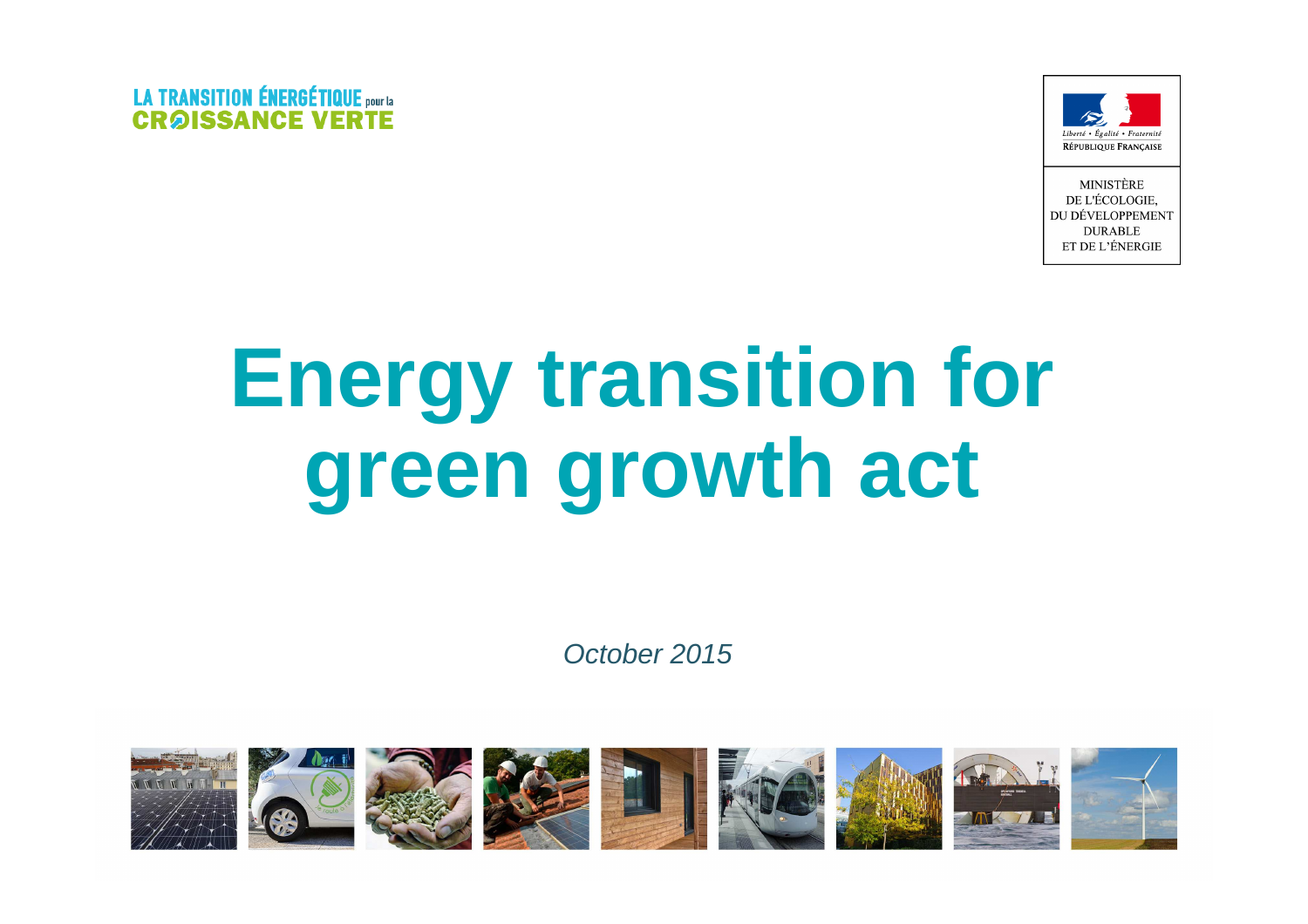### **A long and rich democratic processtowards the law**

- **S1 2013: national debate on energy transition**
- **S1 2014: stakeholders consultations on the draft law**
- **July 2014: presentation of the draft law to ministers council**  $\mathbb{R}^2$ 
	- > Prepare the post oil era, with a transition to a low carbon society, focus on energy efficiency and renewables
	- > Mobilize stakeholders, seize the opportunity for green growth, job creations and economy competitiveness
- **S2 2014 - S1 2015: successive readings in French Parliament and final adoption during summer 2015**
	- $\checkmark$  150 hours of public discussion
	- $\checkmark$  212 articles



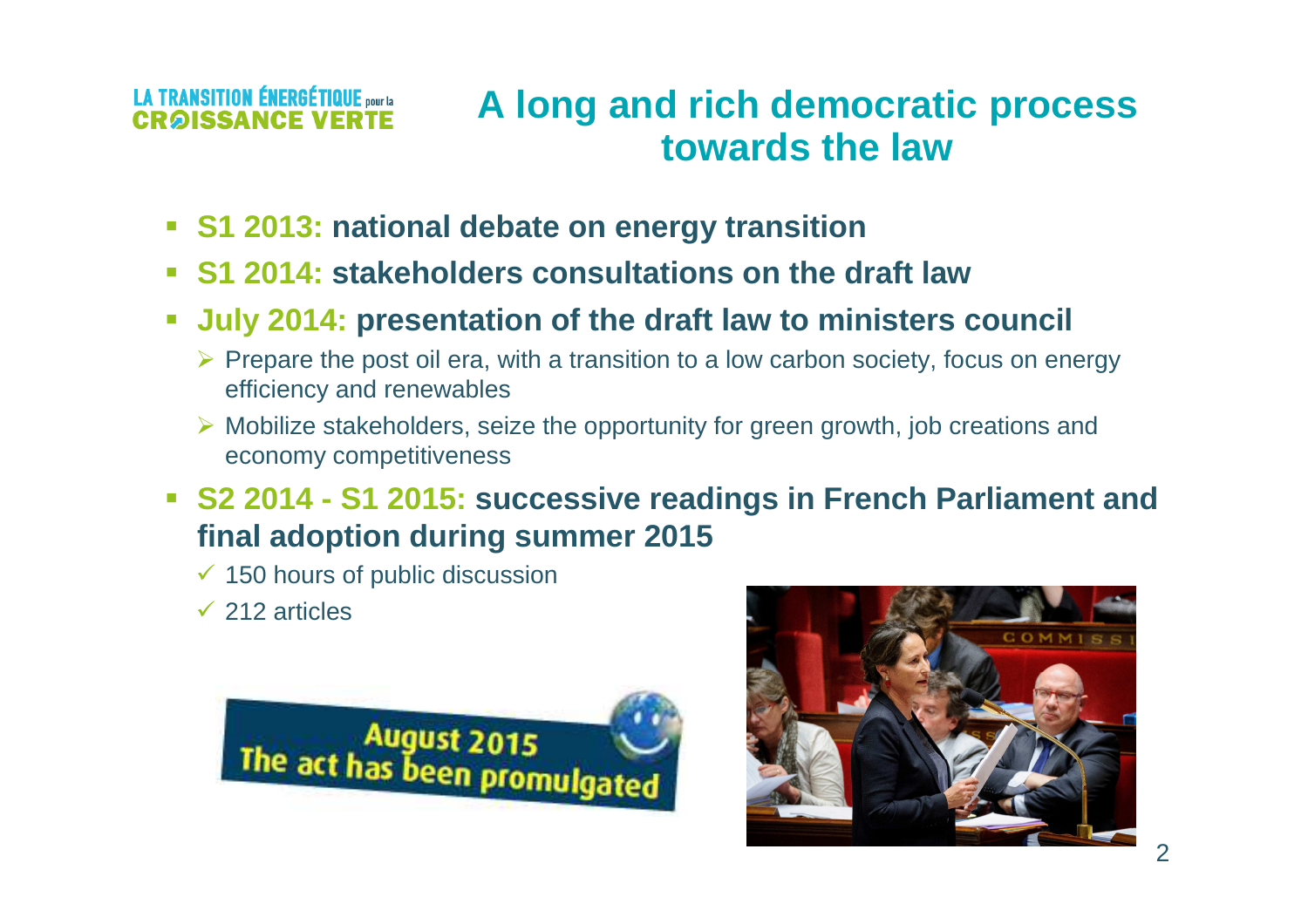#### **LA TRANSITION ÉNERGÉTIQUE** pour la **Structure of the energy transition actCRAISSANCE VE**

- **Title I** Define common goals to achieve the energy transition, reinforce energy independence, competitiveness and fight against climate change
- **Title II Renovate buildings**, to save energy, cut bills and create jobs
- **Title III Develop clean transports** to improve air quality, protect health and fight against climate change
- **Fitle IV** Develop waste prevention and valorization and promote circular economy
- **Title <sup>V</sup> Promote renewable energy**, to create a balanced mix and optimise local resources
- **Title VI** Reinforce **nuclear safety and public information**
- **Title VII Simplify & clarify procedures** to increase efficiency and competitiveness
- **Title VIII** Provide citizens, companies and territories the **tools to act together**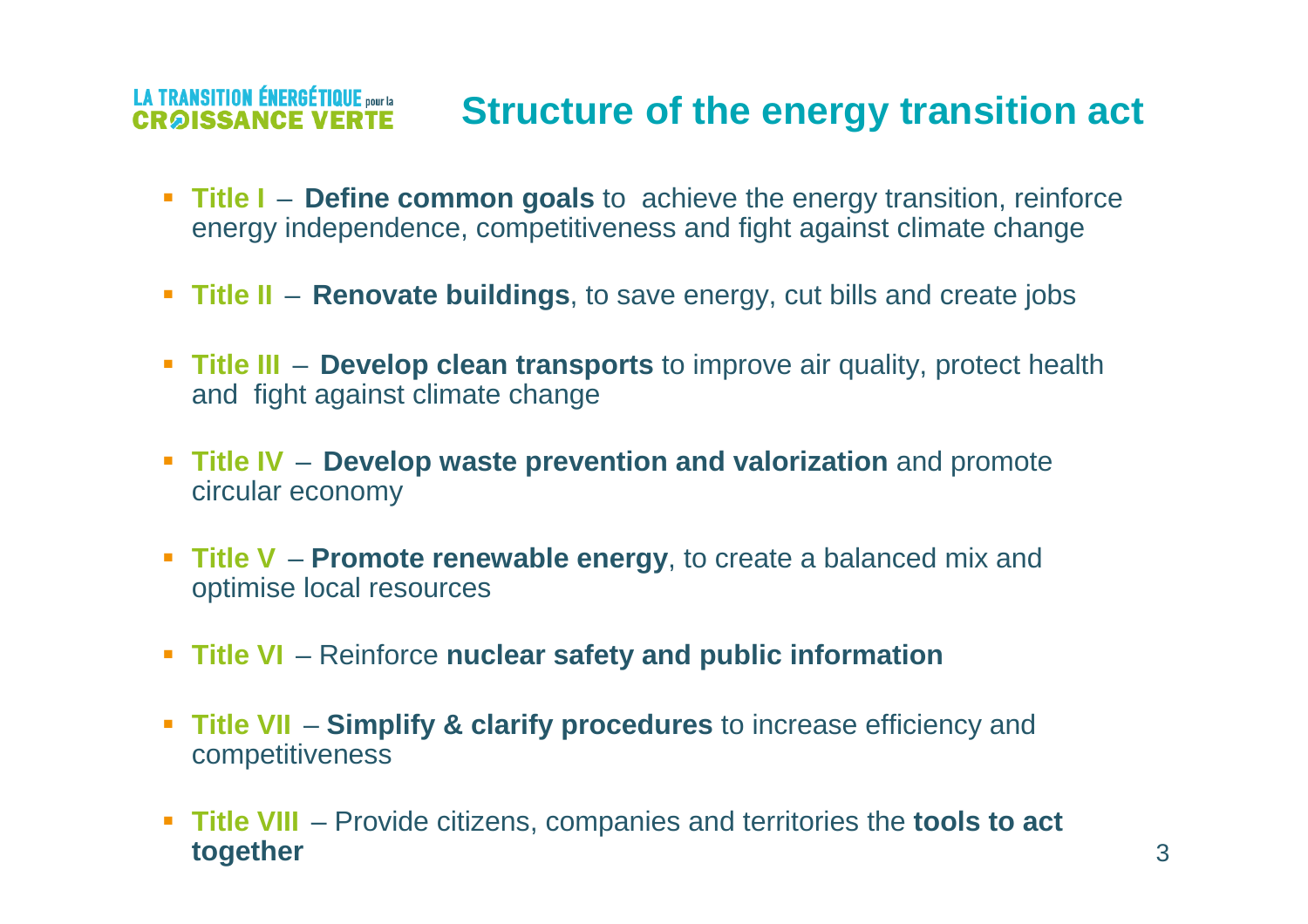**LA TRANSITION ÉNERGÉTIQUE** pour la **CROISSANCE VE** 

300

### **Key energy and climate figures about France**

### **Gross inland consumption (2013): 260 Mtoe**





- $\overline{\phantom{a}}$  Final energy intensity (2012): 91 toe/M€ GDP or 2.5 toe/capita
	- EU average : 102 or 2.4
- $\mathcal{L}_{\mathcal{A}}$  Energy import dependancy (net imports/gross consuption, 2012) : 48%
	- •EU average : 53%
- CO<sub>2</sub> emissions (2012): 387 Mt or 5.9 t/capita or 214 t/M€ GDP 2015  $\mathcal{C}$ 
	- EU average : 3 995 or 7.9 or 340•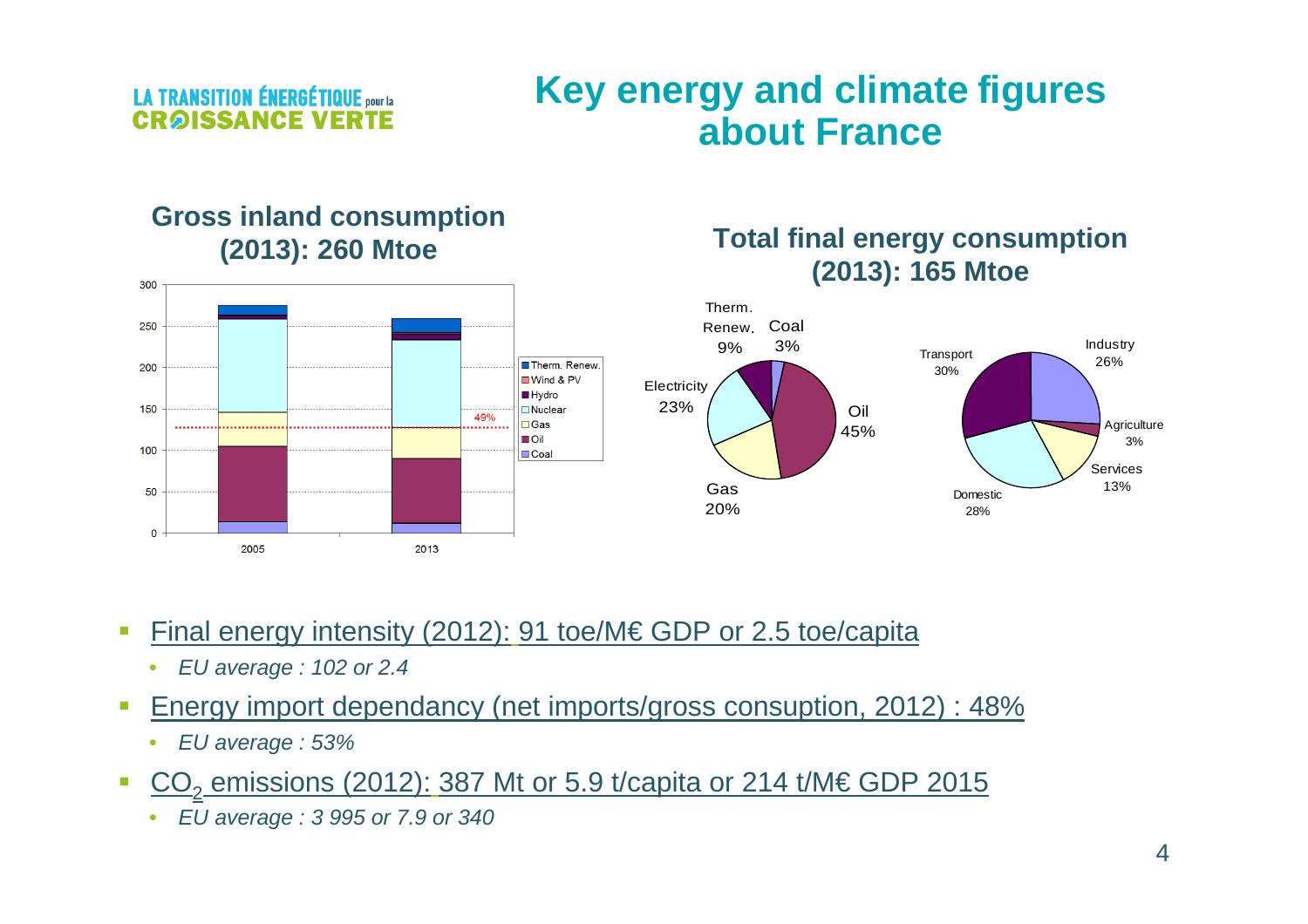#### **LA TRANSITION ÉNERGÉTIQUE noute** CROISSANCE

### **Electricity facts and figures**

- $\blacksquare$  **Net production of electricity in 2013 : 550,9 TWh**
	- Nuclear power : 404 TWh = 73,3 % of the total electricity production
	- Conventional Thermal : 44,7 TWh = 8,1 % of the total electricity production
	- Hydraulic, wind and solar  $PV : 96,2$  TWh = 17,5  $\%$
- $\overline{\phantom{a}}$  **More than 90 % of the electricity production is "low carbon" (no significant CO2 emissions)**
- $\mathcal{L}_{\mathcal{A}}$  **Corrected consumption of electricity in 2013 (including losses) : 476 TWh**
- $\overline{\mathbb{R}^n}$ **France has exported 79,4 TWh in 2013, while importing 32,2 TWh.**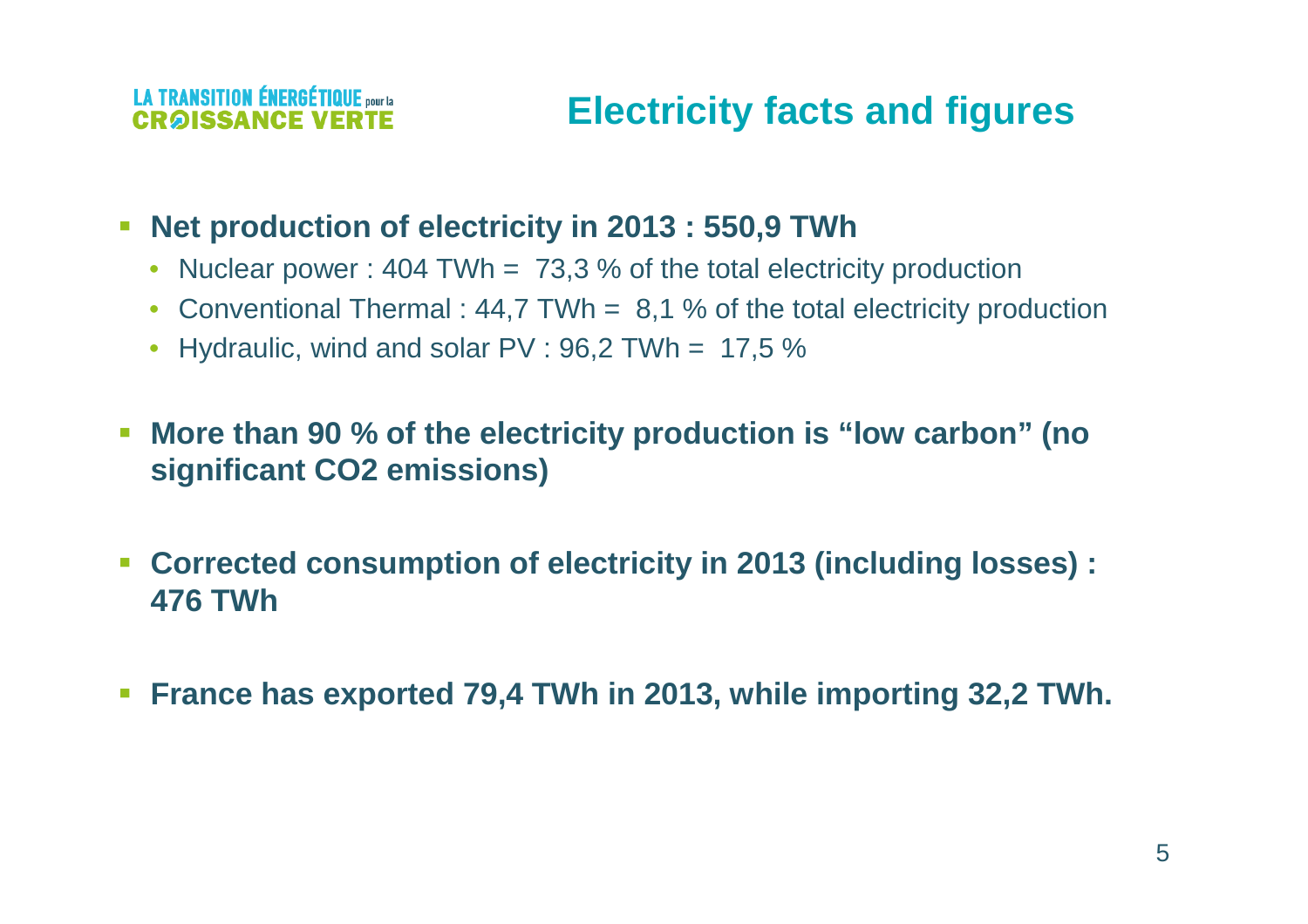### **LA TRANSITION ÉNERGÉTIQUE pour la Making a successful energy transition : clear and ambitious goals**



### **Carbone price : a target of 56 € in 2020 and 100 € in 2030 for a ton of carbon**

**CRAISSANCE** 

- For the carbon component of the domestic tax on consumption of energy products (TICPE).
- In order to focus investments on long term horizons and to channel behaviours into low carbon economy
- Will be compensated by a taxation reduction for products and services contributing to the energy transition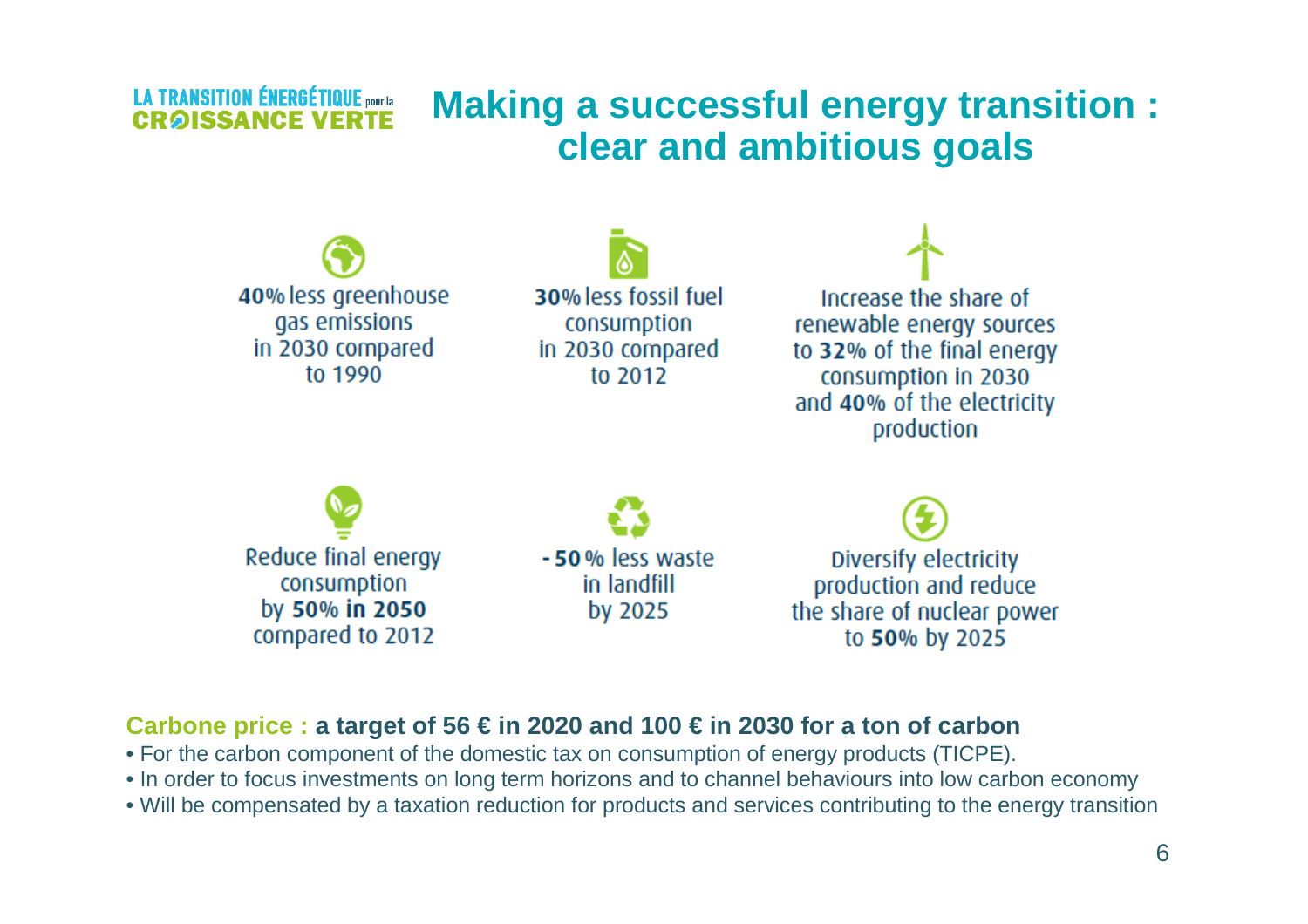

### **Renovate buildings, to save energy, cut bills and create jobs**

**- building sector : 44 % of French energy consumption in2012**

 **- largest energy consumer, significant opportunities for energy efficiency**

7

#### **AMBITIOUS GOALS**

• Target of 500,000 major renovations per year with the priority of addressing fuel poverty.

- 100% of new buildings to the low-energy building standard by 2050.
- 75,000 jobs creation

### **Immediate actions**

#### **Energy transition tax credit (Crédit d'impôt transition énergétique – CITE)**

Amounts to a refund of 30% of the total cost of energy renovation work, up to a limit of €8,000 for a single person and €16,000 per couple.

#### **Interest-free eco-loans**

Allows property owners to benefit from an interest-free loan of up to €30,000 for energy renovation works.

#### **Energy renovation platforms**

To support private individuals in their renovation works.

Local-rate telephone number (No. Azur Eco Rénov): 0810 140 240

**New period for the national White Certificates scheme**: energy savings targets doubled for 2015-2017.

New obligation in 2016 for actions dedicated to modest households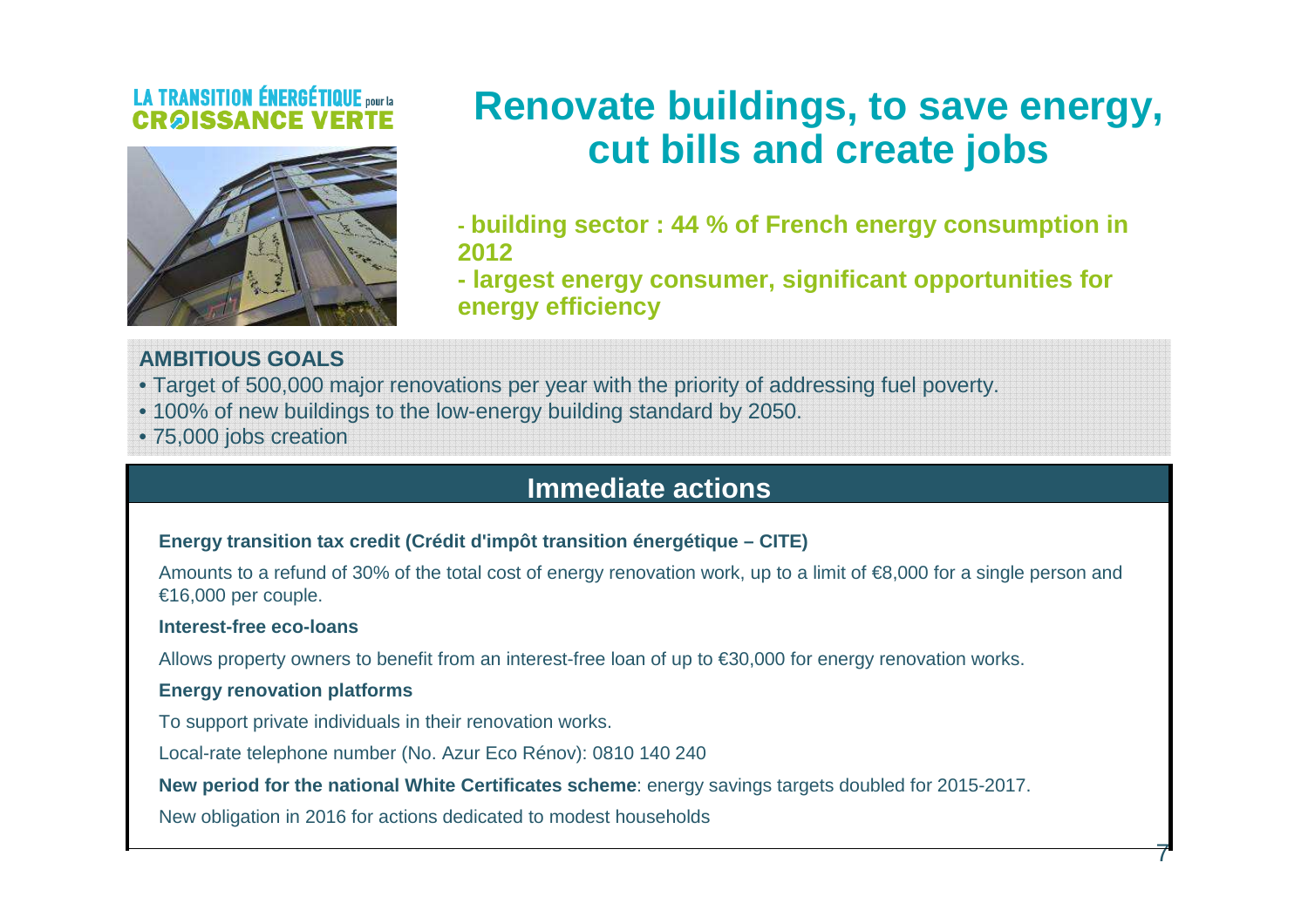### **LA TRANSITION ÉNERGÉTIQUE** pour la **CRAISSANCE VE**

### **Renovate buildings, to save energy, cut bills and create jobs**

### **Speed up the renovation of existing buildings**

### • **Removing obstacles to energy renovoation of buidlings**

Mayors can grant exemptions from urban planning rules that could otherwise hinder building insulation projects.

• **Major building works** (e.g. re-roofing, façade renovations and extensions) **shall be used as an opportunity** to significantly improve the energy performance of all buildings.

• **Creation of an operational framework for third-party financing by public companies**.

This allows for funds to be advanced to private individuals wishing to carry out works.

### • **Aid for low income households**

- creation of an energy renovation guarantee fund
- creation of a specific white certificates scheme dedicated to fuel poverty

### • **Widespread provision of information for consumers**

 Rollout of smart gas (Gazpar) and electricity (Linky) meters improves the information given to users about their consumption.

### **Improve performance of new buidings**

• **New public buildings shall be exemplary on the energy and environmental levels** and, whenever possible, shall conform to positive-energy or "high environmental performance" criteria.

• **Creation of a digital monitoring and maintenance record for housing**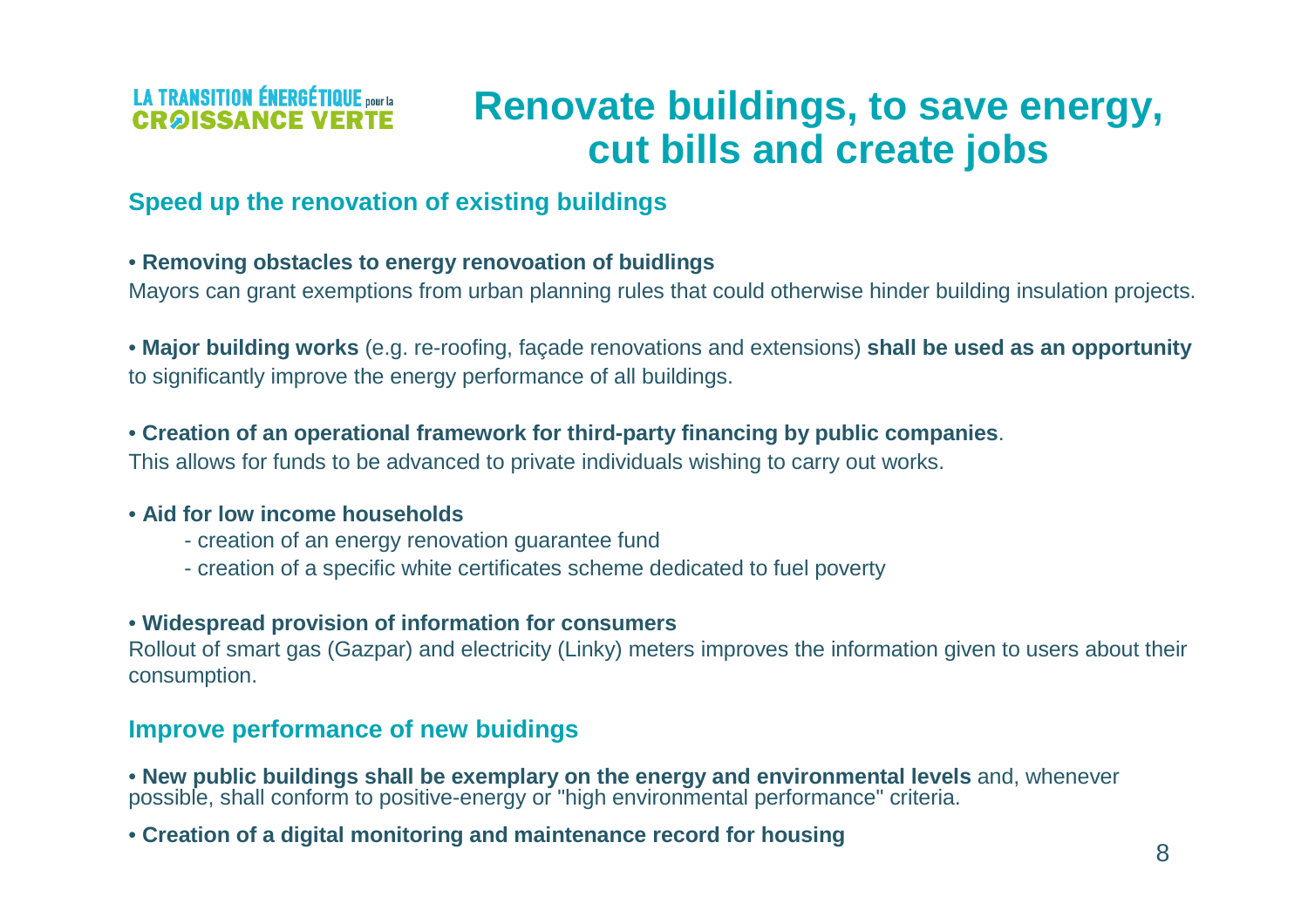

### **Develop clean transports to improve air quality and protect health**

**- transport sector is the first producer of greenhouse gas, accounting for 28% of France's total emissions in 2013.- 15% of national particulates and 56% of nitrogen oxide emissions**

#### **AMBITIOUS GOALS**

- Step up efforts to combat air pollution and reduce dependency on hydrocarbons
- Speed up the replacement of car, lorry, coach and bus fleets with low-emission vehicles.
- Offer 7 million recharging points for electric vehicles by 2030.
- Reach 10% of the energy consumed by all modes of transport from renewable sources in 2020, rising to

15% by 2030.

### **Immediate actions**

#### **Car conversion bonus**

The bonus for purchasing an electric vehicle has been extended and increased since 1 April 2015 when accompanied by the scrapping of a polluting vehicle. The total bonus may be worth as much as  $\epsilon$ 10,000.

The scope of polluting vehicules allowing a bonus will be enlarged in 2016.

#### **Aid for the installation of recharging points for electric vehicles**

Since September 2014, a 30% tax credit has been available for the installation of recharging terminals for electric cars by private individuals. Support to local authorities which install public charging networks.

#### **Call for projects « Breathable cities in 5 years »**

This call, issued in June 2015, will encourage the emergence of urban "laboratories" that volunteer to implement exemplary measures to restore the air quality within their boundaries, within a five-year period. 25 candidates,20 cities labellized in September 2015.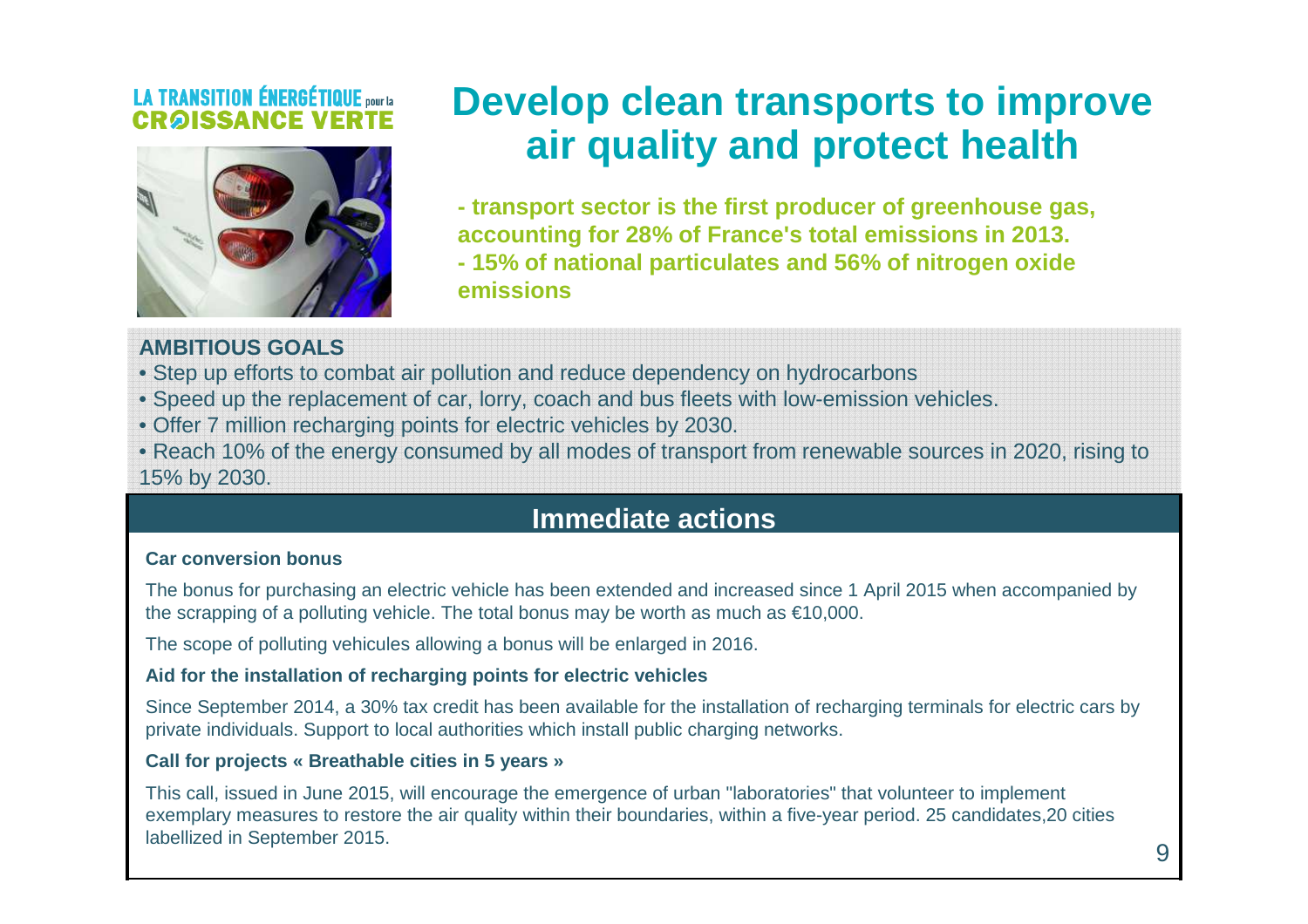#### **Develop clean transports to improve LA TRANSITION ÉNERGÉTIQUE pour la CRAISSANCE VERTE air quality and protect health**

#### $\bullet$ **Electric vehicles charging points**

 Installed in new car parking provisions, car parks at existing shopping centresand when a car park is renovated

#### $\bullet$ **Low emission vehicle fleets**

Minimum share of vehicles with low CO2 and air pollutants emissions, when renewing fleets

- 50% for the French State and its public bodies, 25% for local authorities
- 10% for car rental or taxi companies

All new buses and coaches for public transport services from 2025 onwards must be low-emission

### • **Restricted traffic areas**

Restriction measures can be implemented by local authorities in areas affected by poor air quality.

### • **Travel expenses**

 Employers contribute to their employees' travel expenses for journeys made by bicycle or electricbicycle between home and the workplace.

#### $\bullet$ **Mobility plans for companies above 100 employees**

Such plans may be compulsory in areas suffering from poor air quality.

#### $\bullet$ **New road uses**

 New tools such as differentiated subscriptions proposed by motorway concession-holders, car-pooling and car-sharing, etc.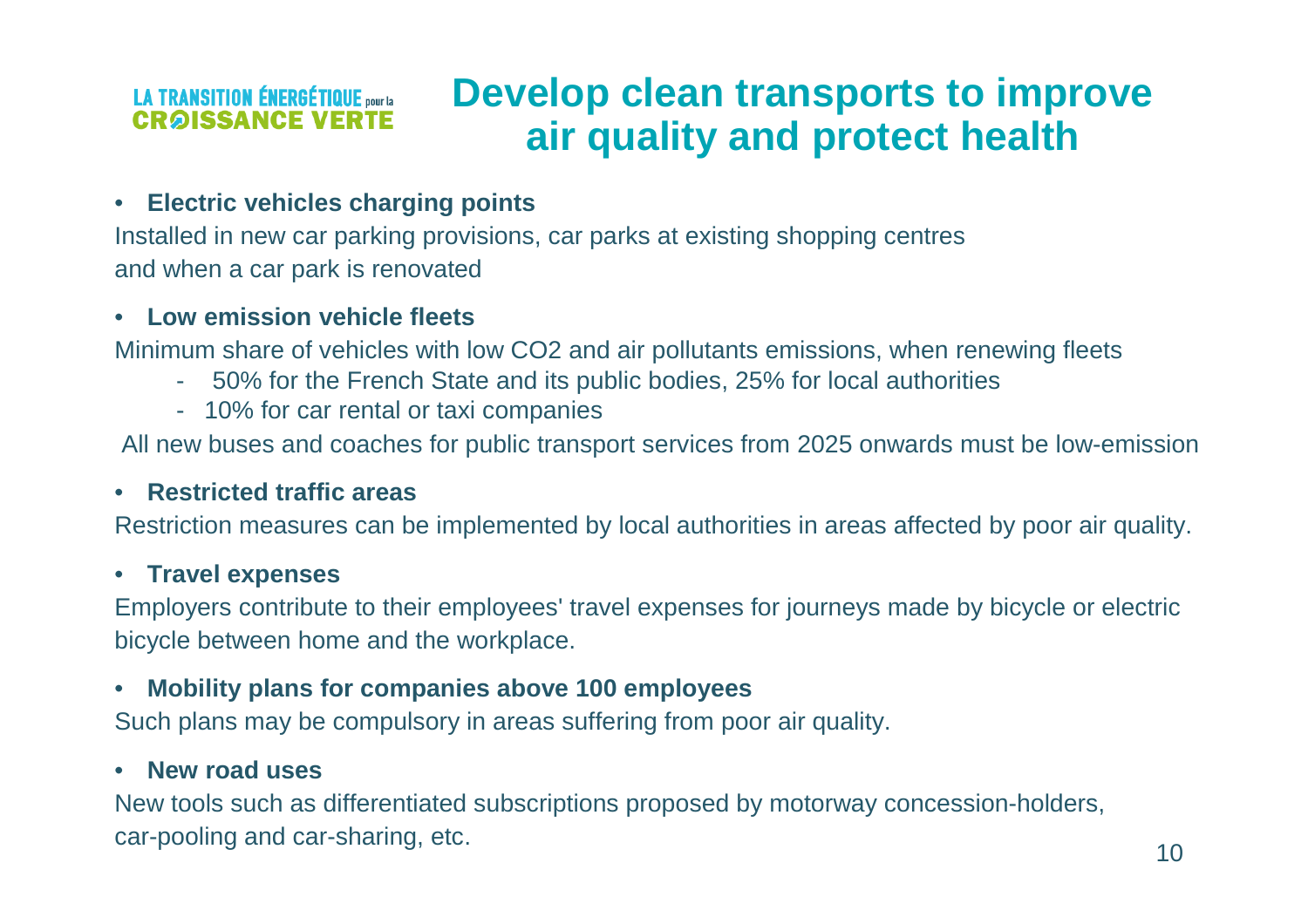

### **Tackle waste and promote circular economy**

**Our economy's linear system – extract, manufacture, consume and discard – has reached its limits.**

#### **AMBITIOUS GOALS**

- Progressively dissociate economic growth from the consumption of raw materials.
- Reduce household waste and similar products produced by 10% between now and 2020.
- Recycle 55% of non-hazardous waste by 2020 and 65 % by 2025.
- Recover 70% of construction and civil engineering waste by 2020.
- Halve the amounts of waste disposed of in landfill sites by 2025.

### **Immediate actions**

### **"Zero waste, Zero wastage" call for projects**

Identification of 58 successful regions in 2014, which will implement the pioneering actions recommended by the Act, in a participative and voluntary process. A new call for projects has since been issued, for which the successful applicants will be chosen in 2015.



### **Tacking food waste**

Implementation of a plan to tackle food waste in collective catering departments, including school canteens managed by the State and regional authorities.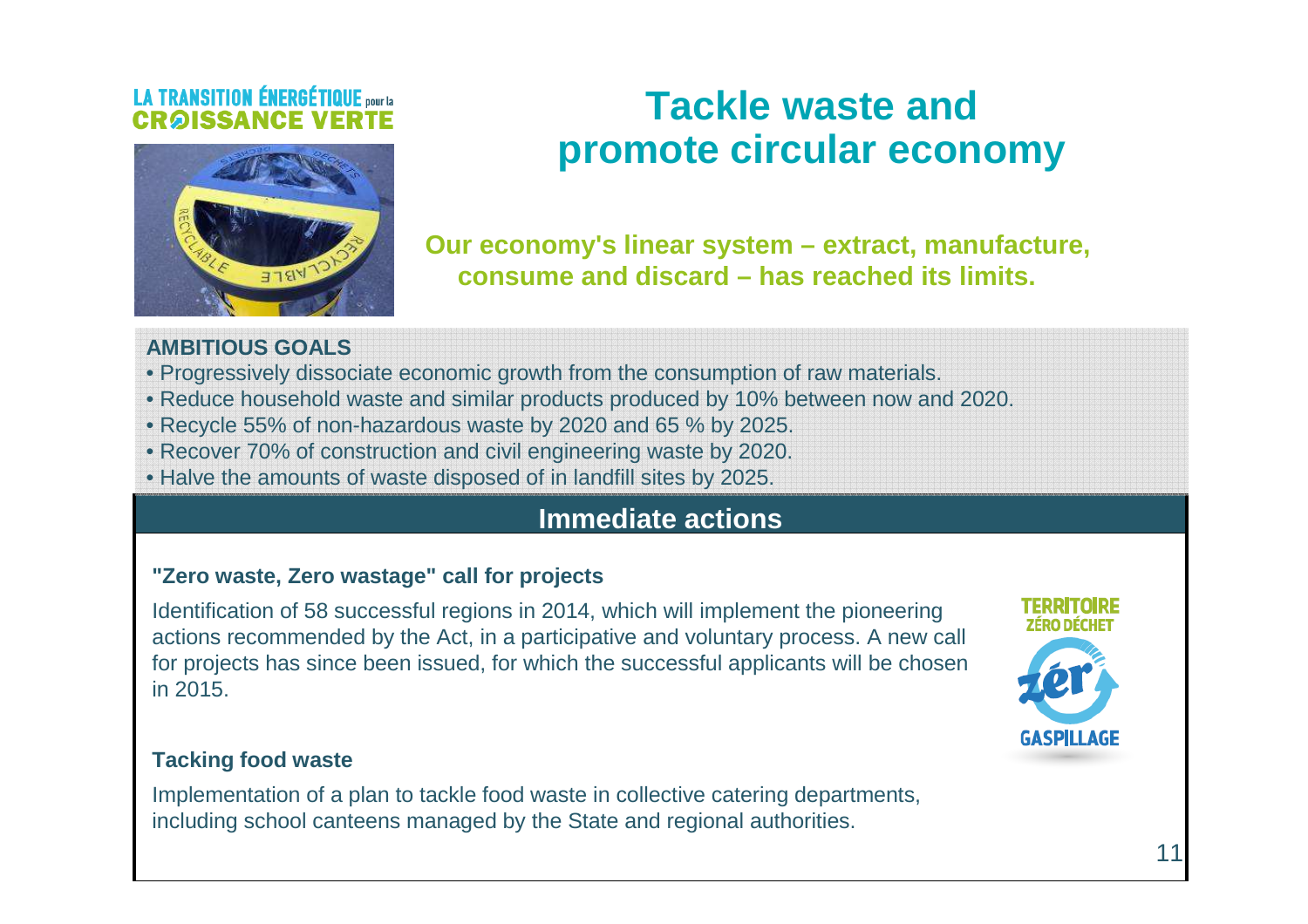### **LA TRANSITION ÉNERGÉTIQUE pour la CRAISSANCE VE**

### **Tackle waste and promote circular economy**

### • **Proximity principle**

 Strengthening the proximity principle so that waste is treated as close as possible to where it is produced. The target is to reduce distances travelled and energy consumption.

#### •**Improvement of product design to extend the service life**

 "planned obsolescence" – meaning the act of deliberately designing a product to ensure that it has a shorter service life – becomes a punishable offence.

### • **The end of disposable plastic bags**

- Ban on the distribution of disposal plastic bags at check-outs, from 1 January 2016.
- They will be prohibited in fruit and vegetable departments from 1 January 2017.
- Ban on the distribution of disposable cooking utensils in 2020.

#### •**Source separation of food waste**

 Local authorities must generalize the source separation of the food waste produced by privateindividuals by 2025, so that it can be used as a new resource, e.g. compost

#### •**Construction and engineering waste**

 Creating a network of professional waste collection centers for the construction and civilengineering sectors between now and 1 January 2017, by introducing a scheme requiringdistributors to collect materials from professionals at (or near) sales outlets.

#### $\bullet$ **Reinforcement of the Producer's responsibility principle**

 Broader scope of existing schemes (paper, textiles and clothes), new schemes (old leisureships).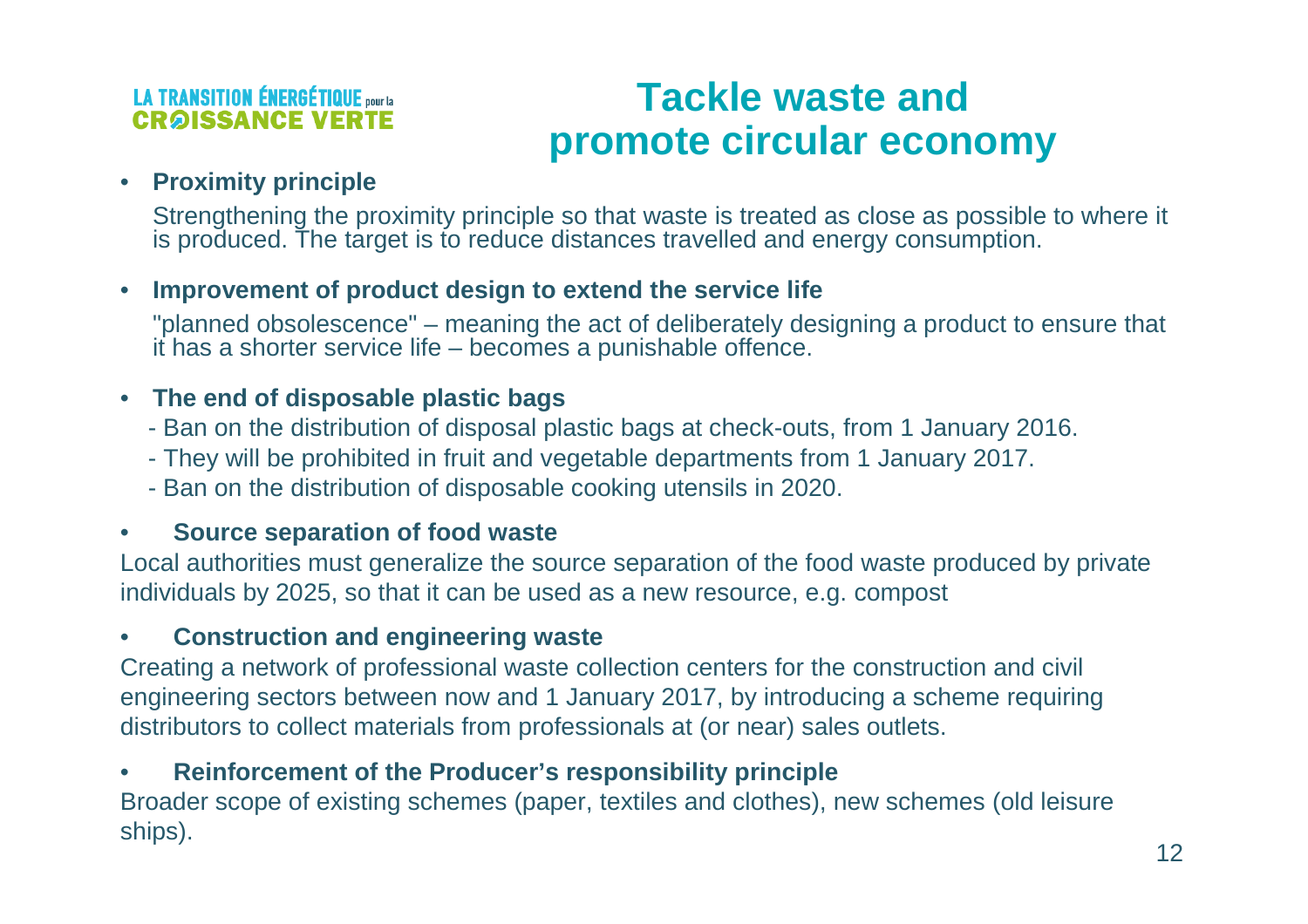

### **Promote renewable energy, to create a balanced mix**

**In 2012, 14% of the energy that we consumed was of renewable origin. The aim is to raise this to 23% in 2020 and 32% in 2030.**

**AMBITIOUS GOALS**

 • Double the share of renewables in the French energy system over the next fifteen years • Promote the improved integration of renewable energy sources into the electrical system via new support mechanisms.

#### $\bullet$ **Financial aid for mature renewable energy**

 A new support scheme for renewable electrical energy (e.g. solar photovoltaic) has been created. The electricity will be sold directly on the market and benefit from an additional premium.

 $\bullet$  **The management of hydroelectric power plants is being modernized**

 - Concession contracts can be consolidated within large valleys to optimize operations.

 - Semi-public hydroelectricity companies can be created in order to bring regional authorities more closely together to manage different uses for water and improve the transparency and control of France's hydroelectricity facilities, while involving businesses.

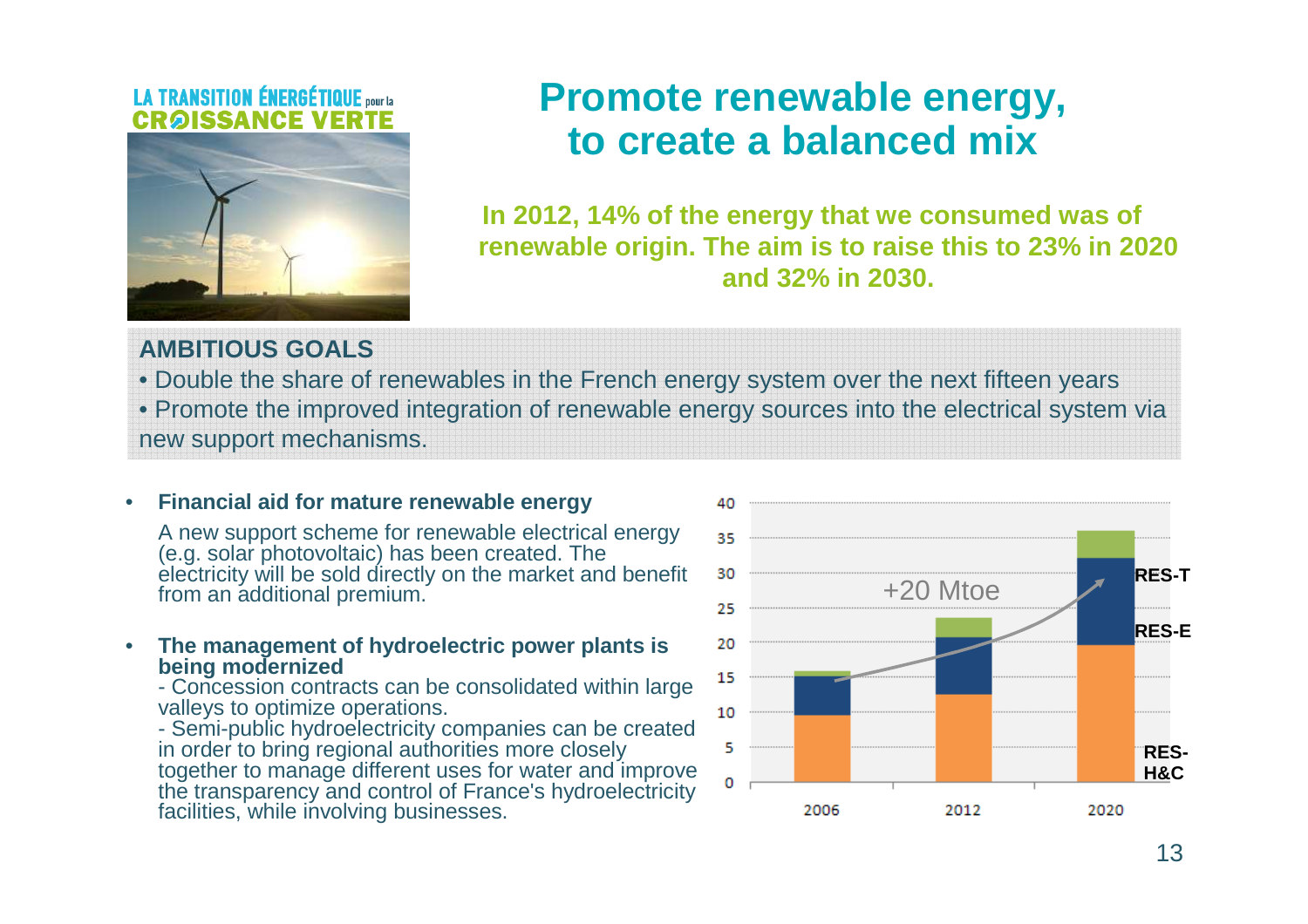

### **Promote renewable energy, to create a balanced mix**

• **Acceleration of grid connection for electric renewable energy production sites**

 Grid connection delay limited to 18 months (except for particular cases withtechnical or administrative constraints). In case of longer delay, penalties to be paid

### • **Simplification of procedures**

 - Widespread implementation throughout France of the single permit for wind turbines, biogas plants and installations governed by the Water Act (Loi sur l'eau), including dams and hydroelectric plants.

- New measures help to reduce the costs of procedures and preliminary studies and reduce the periods of appeal.

### • **Investing in projects**

 - Municipalities and their inter-municipal bodies shall be able to acquire stocks in limited responsibility companies whose corporate purpose is the generation of renewable energy.

- Incentives for residents to acquire stocks in limited responsibility companies involved in local renewable energy projects.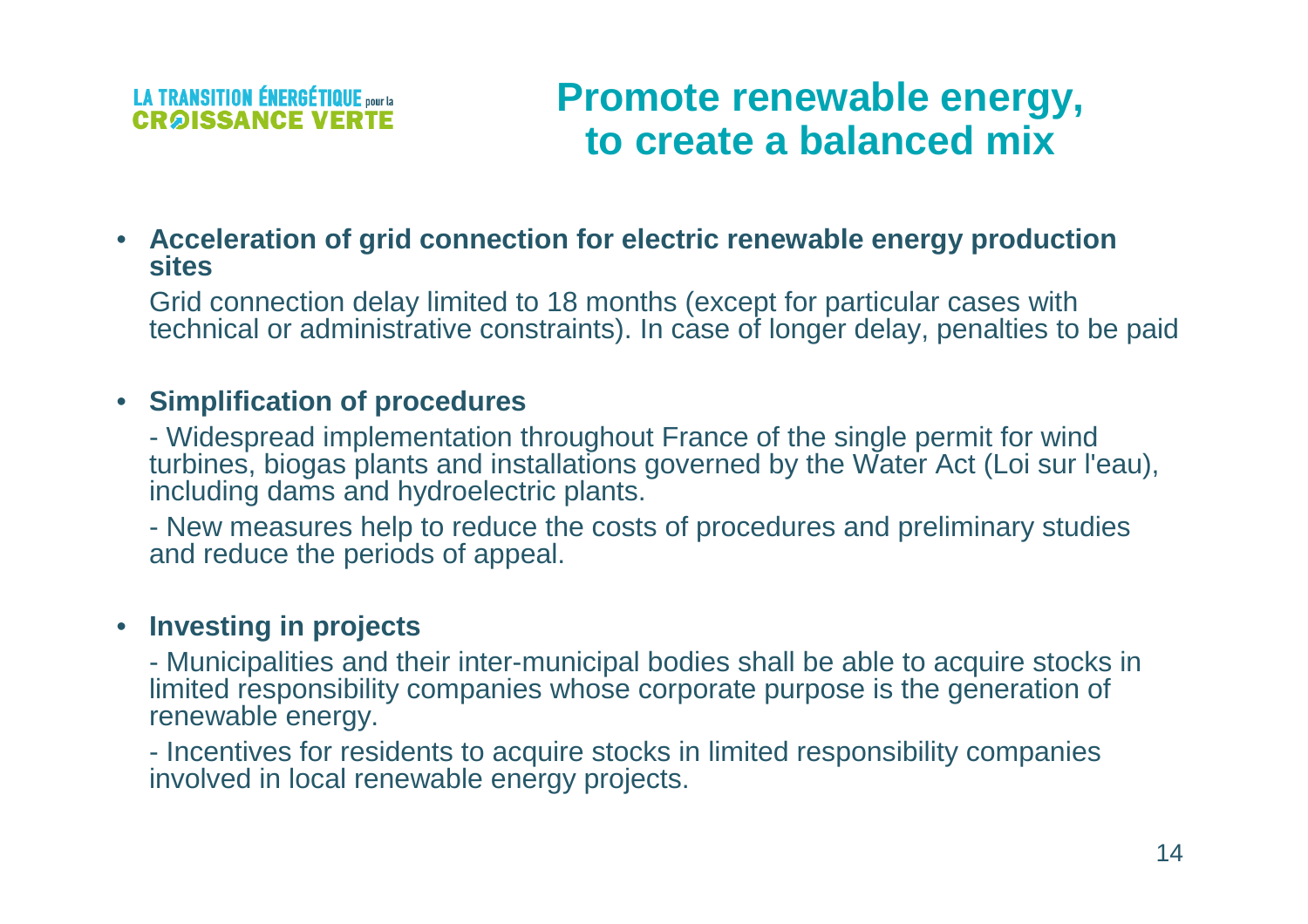### **Promote renewable energy, to create a balanced mix**

### **Immediate actions**

### **Call for 1,500 biogas production projects in three years**

To allow for the production of energy (biogas) from agricultural waste.

### **Greater support for the heat fund**

To provide stronger backing for the production of heat from renewable sources (biomass, geothermal, solar thermal, etc.).

The "Dynamic wood" call for expressions of interest, launched in March 2015, allows for the provision of support for the mobilisation of wood resources, in association with the Heat Fund.

### **Several calls for tenders in support of the solar photovoltaic sector**

including calls for large-scale solar plants situated in metropolitan area or in the French overseas departments and Corsica.

### **Calls for innovation projects ("Investments for the future" programme)**

For instance to develop offshore energy technologies (floating wind generator farms and tidalstream generators).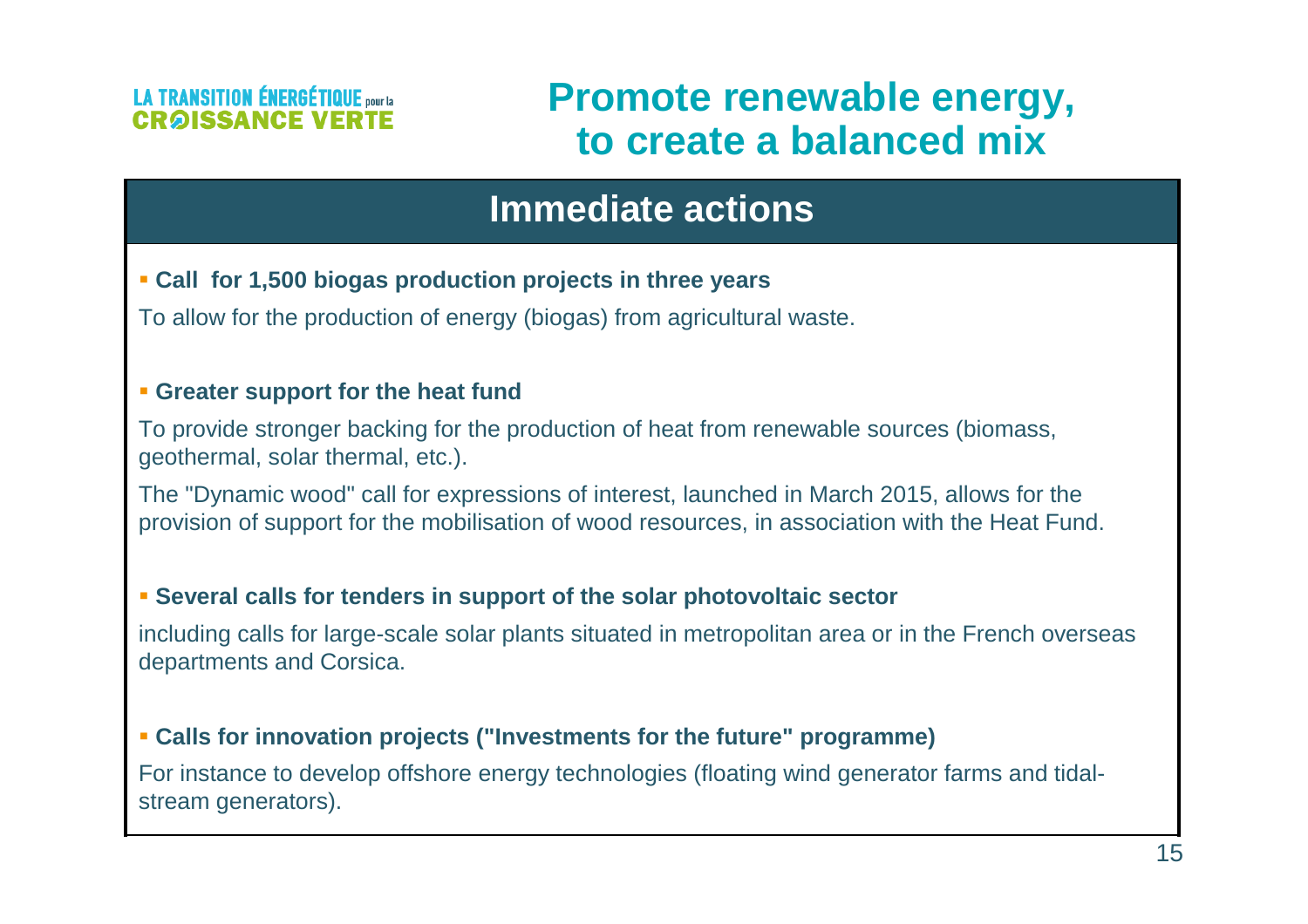### **LA TRANSITION ÉNERGÉTIQUE pourla CRAISSANCE \**

### **Deployment of renewable energy:support mechanisms**

#### •**Current French RES support mechanisms** aim to :

- $\bullet$  Set up a commercial market for large deployment :
	- Tools: **FIT (feed-in tariff)** :
		- For onshore wind (fix FIT), small-size PV under 100kWp (fix auto-adjustable FIT)
	- Or, **tender procedure**
		- For offshore wind, middle-size PV (rooftop 100-250kWp), large size PV (ground over 250kWp), large biomass installations
- Pave the way to maturity
	- **Tools:** Call for projets (CfP) on Tidal farms, NER300 Floating wind farm, Estuary tidal test site
- Support fundamental R&D
	- **Tools:** CfP « Grand Eolien », CfP Key Components (Wave, OTC)
- $\bullet$  The energy transition law introduces new policy tools: **feed-in-premiums**, to:
	- $\bullet$ Improve RES integration in electricity markets
	- •Expose RES generation to short term market signals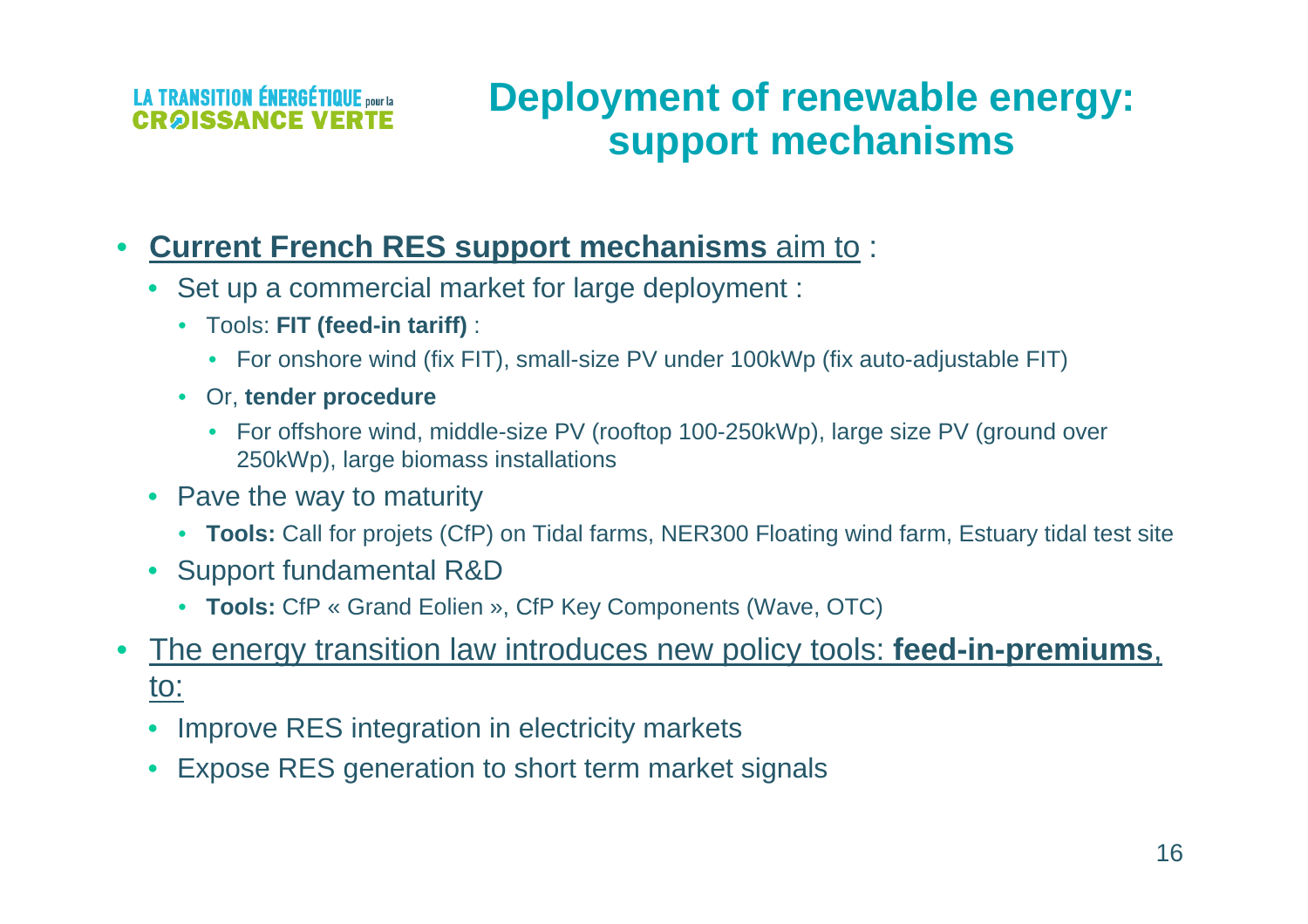

### **Reinforce nuclear safety and public information**

**Additional steps in terms of providing transparency and public information regarding nuclear safety.** 

**Clarification of operator responsibilities with regard to nuclear safety principles**

### • **Information and transparency**

 Citizens who live close to nuclear plants will be regularly informed of risks and preventive and security measures.

### • **Regulation of subcontracting practices**

For certain activities with a significant impact on safety.

### • **Control and penalties**

 More supervisory resources and powers for the Nuclear Safety Authority, which is given more incremental punitive powers (administrative fines, daily penalties, possibility of making seizures, etc.).

### • **Lifespan of nuclear power stations**

 Creation of a stricter regulatory framework for the continued operation of nuclear facilities that are over 40 years old.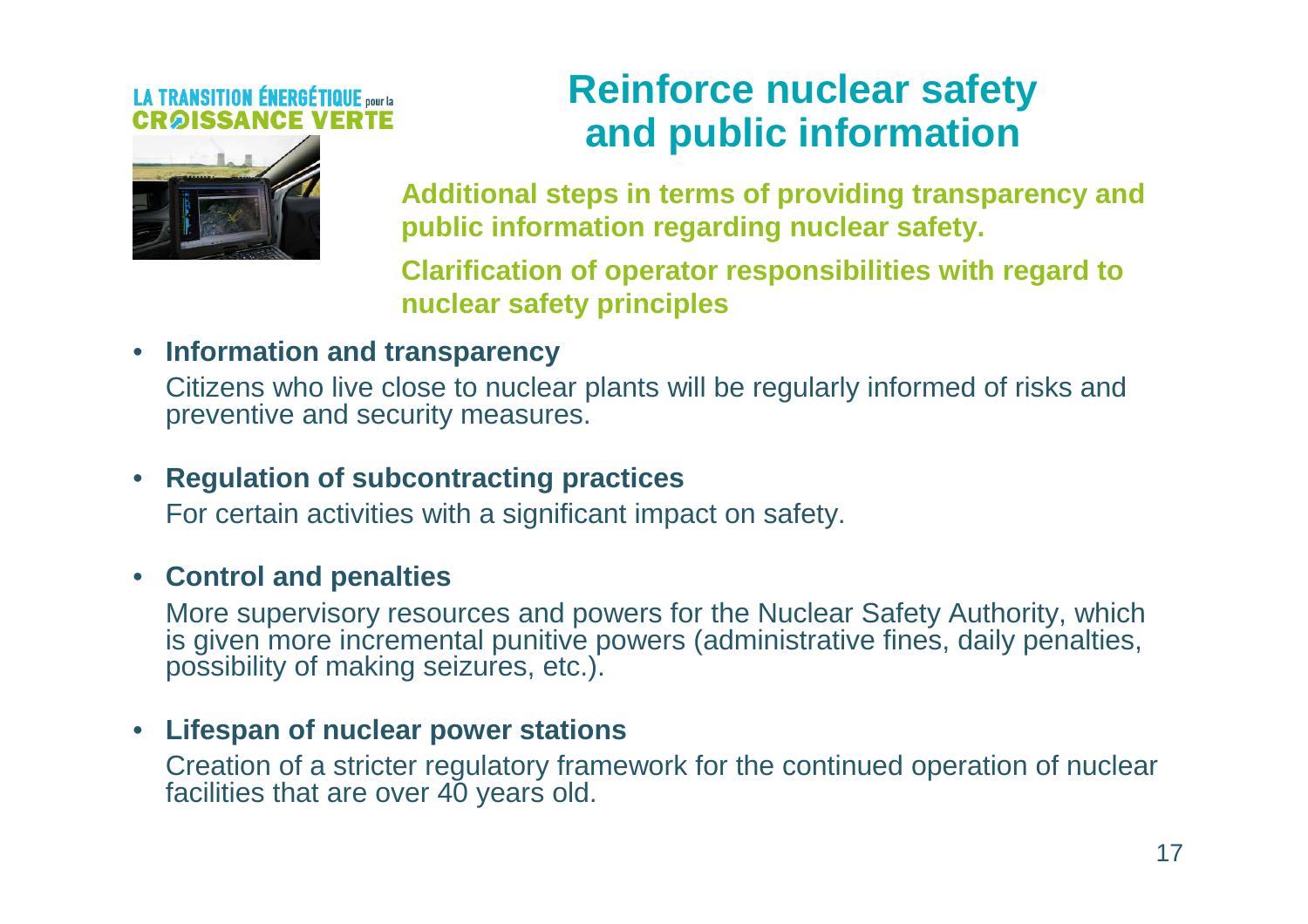

## **Simplify & clarify procedures**

**To improve efficiency, competitiveness and solidarity**

- **Guaranteeing the best prices for consumers**By implementing a new method for calculating the regulated tariffs for the sale of electricity.
- **Creating an energy voucher to help low-income households pay their bills.**  This will be introduced in 2016, beginning with an experimental phase before a full roll-out by early 2018.
- **Monitoring Investment in electricity distribution grids** Strengthening the involvement of regional authorities with regard to investments in electricity distribution grids by creating a committee for the public electricity distribution system.

### • **Supporting competitiveness**

- $\checkmark$  Thanks to a stable and foreseeable consumption throughout the year, electricity intensive companies help to requisite the system as they can absorb fluctuations in supply and companies help to regulate the system as they can absorb fluctuations in supply and demand. So they can get a discount on the price paid for transmission network costs.
- $\checkmark$  These companies are also given incentives to reduce their consumption.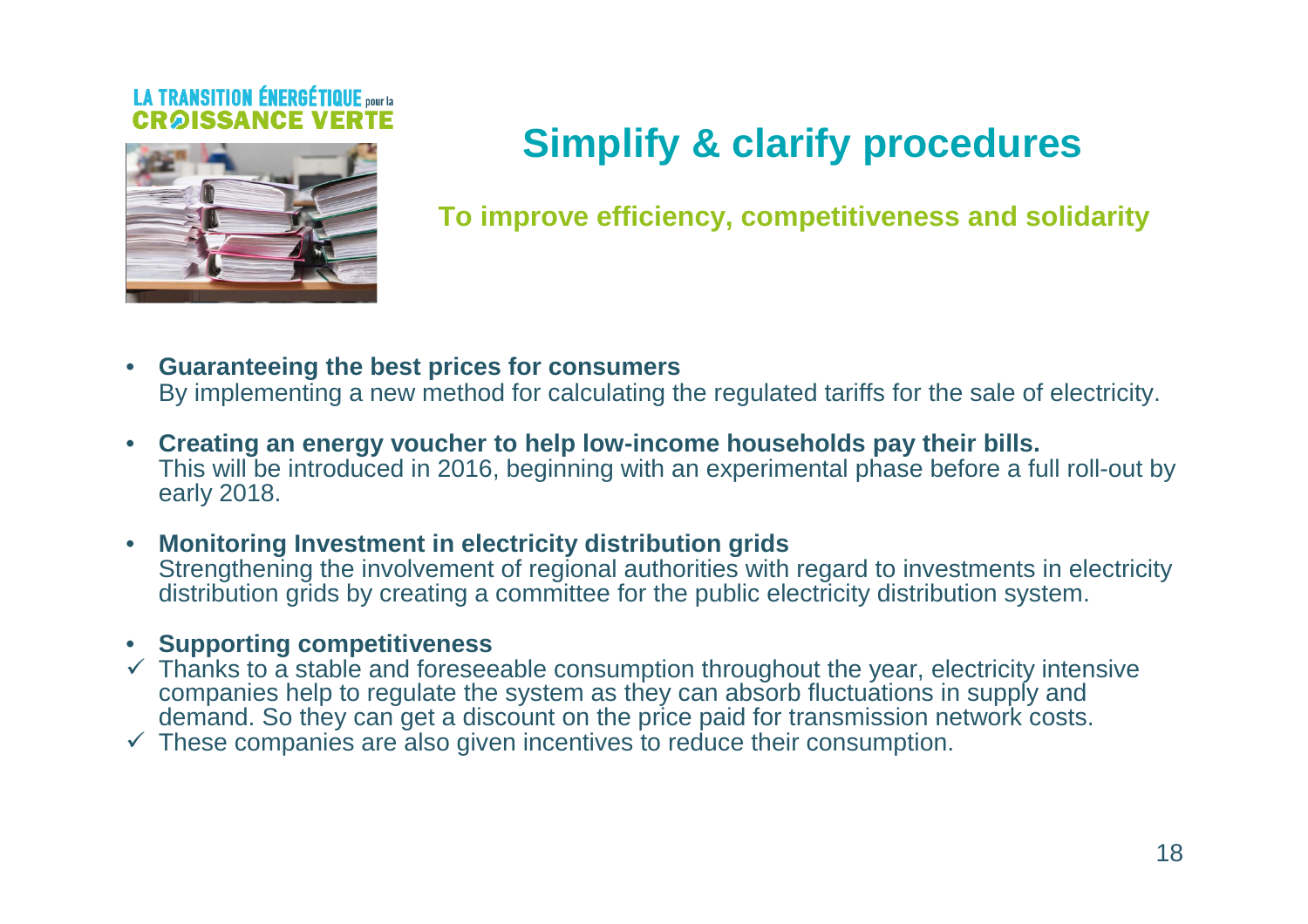### **LA TRANSITION ÉNERGÉTIQUE** pour la **CRAISSANCE VE**



### **Provide citizens, companies and territories the tools to act together**

**Planning the energy transition with the involvement of all stakeholders.**

### **Carbon « budgets » and national low carbon strategy**

- H Overarching and sectoral policies orientation with long-term visibility
- Flexible tools : fixing objectives (3 x 5 years), revised every 5 years
- **First strategy to be adopted in November 2015 for the 2015-2028 period**

### **Multi-annual energy programme**

- **Performally example contracts** regarding electricity, gas and heating supply, П
- **includes sections on energy efficiency, security of supply, renewable energy** sources, demand side and grid developments
- defines objectives (2 x 5 years) and indicates the budget necessary to achieve them
- **First programme to be adopted in S1 2016 for the 2016-2023 period**

### **Electricity mix management tools**

- **Production investments must be compatible with the multi-annual energy** П programme
- Ceiling to nuclear installed capacity at the current level (63,2 GW)
- **Around 2025 nuclear energy will represent 50% of the French power generation** => Nuclear will remain an important part of France's electricity mix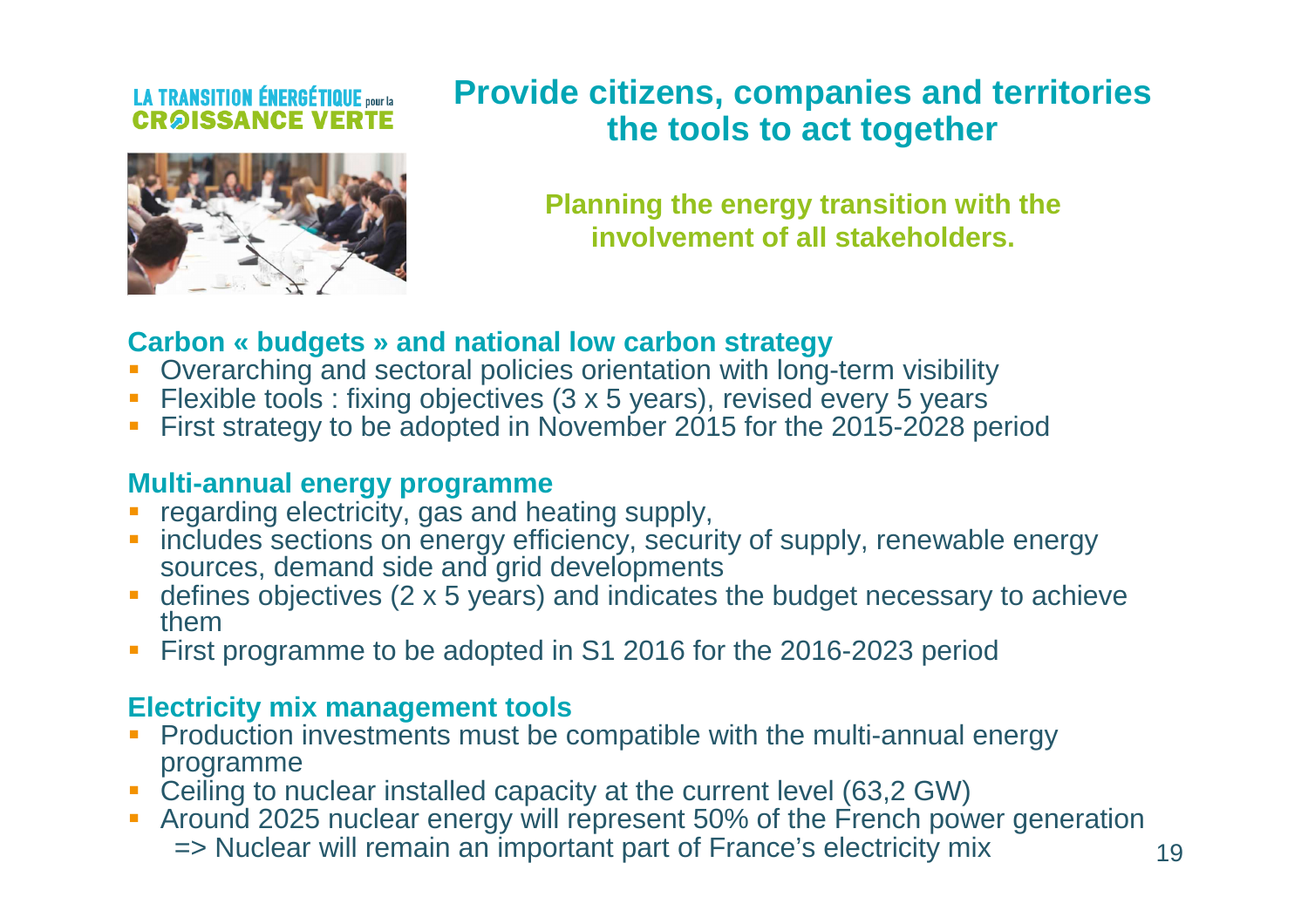

### **Illustration of the Carbon budget approach**

GHG Emission trajectory coherent with the -75% target in 2050 for France (MtCO2eq)

**LA TRANSITION ÉNERGÉTIQUE** pour la

**CRAISSANCE** 

20Source : 1990-2013 inventory, proxy inventory for 2014, example of trajectory coherent with the first 3 C-budgets and the long term target of France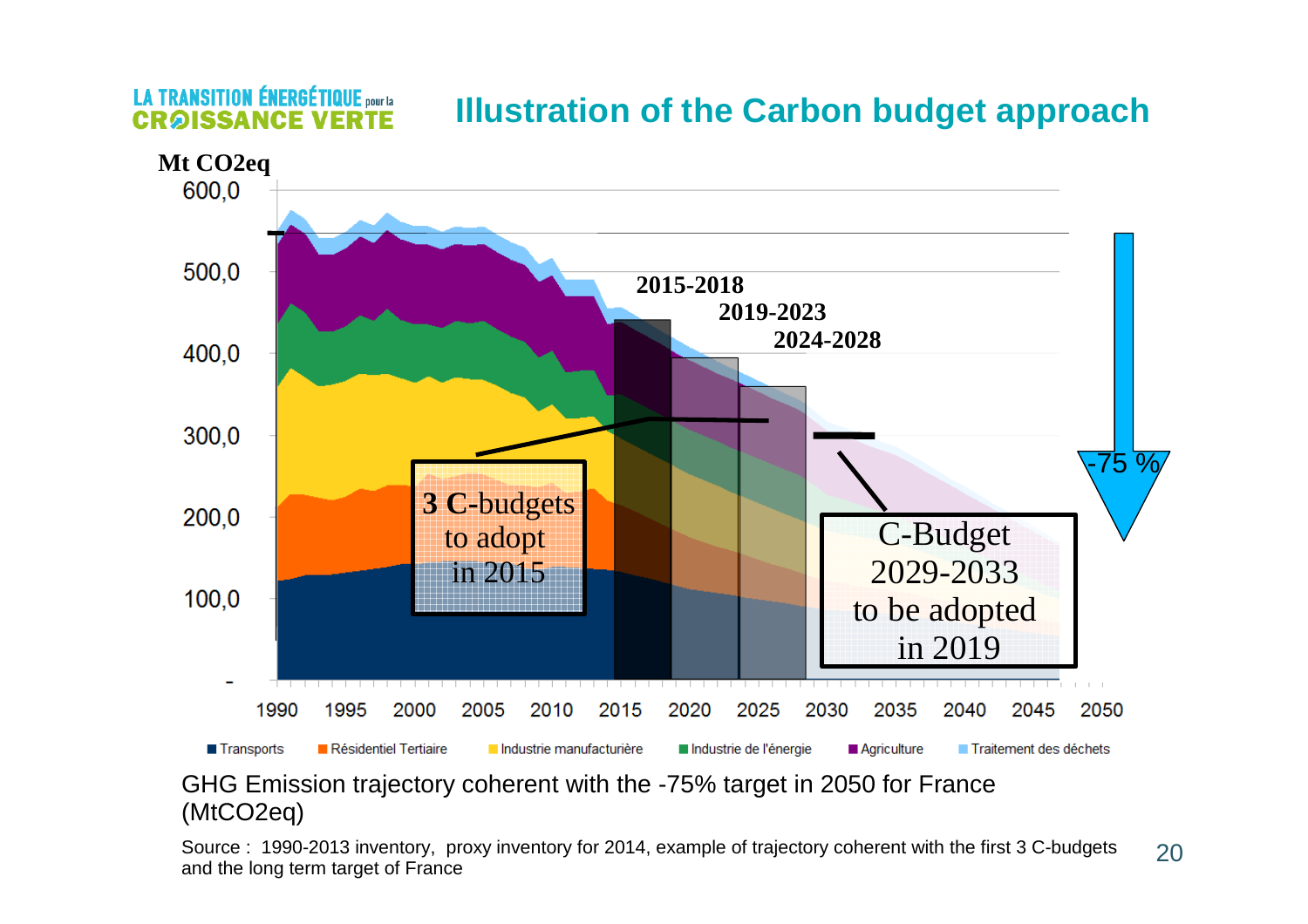### **LA TRANSITION ÉNERGÉTIQUE DOUT LA CROISSANCE VERTE**

### **Provide citizens, companies and territories the tools to act together**

### **National plan to reduce atmospheric pollutant emissions**

- to improve air quality, taking account of its health and economic issues.
- reassessed and revised, if necessary, on a five-yearly basis.

### **National energy research strategy**

 taking into account national low carbon strategy and multi-annual energy programmeг

### **A regional planning framework**

- Regional climate, air and energy scheme accompanied by a regional energy efficiency plan•
- Territorial energy, air and climate plans produced at the inter-municipal level, with the aim of covering the entire territory.

### **Tools for regional authorities**

- Assertion of inter-municipal authority for the distribution of heat •
- Creation of a right of access to relevant information for energy transition actions, which will be provided by energy grid operators

### **500 positive-energy regions for green growth**

- > Regions of excellence in energy and ecological transition:<br>► The local authority undertakes to reduce the energy needs
- > The local authority undertakes to reduce the energy needs of its inhabitants buildings businesses transport of its inhabitants, buildings, businesses, transport and recreational activities.

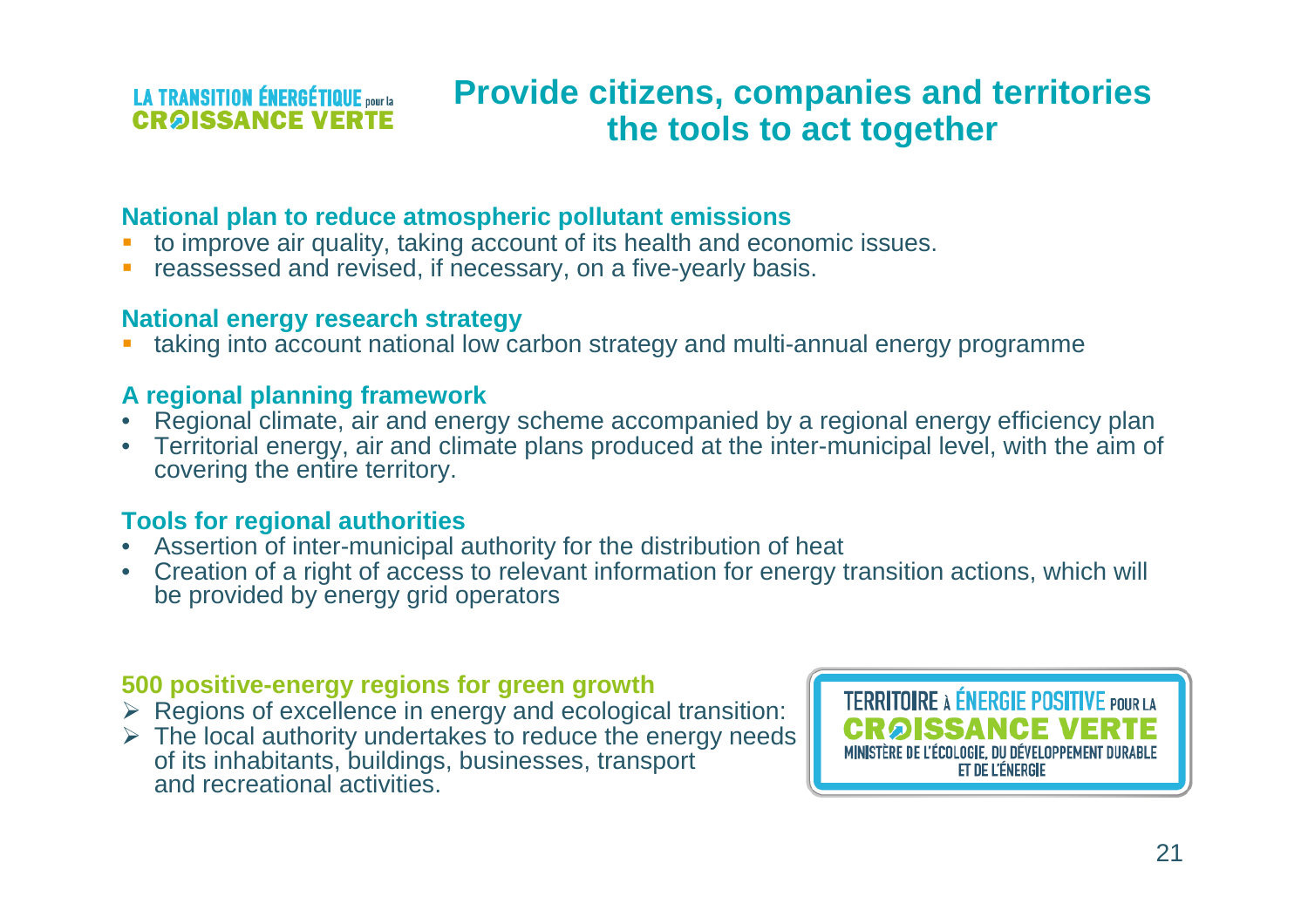

## **Financing and supporting energy transition**

- П **Energy transition financing fund**
- 1.5 billion € to strengthen existing schemes (such as the Heat and the Waste funds) and ▉ support new projects,
- **EXECTE ASSECTED EXECTED EXECTED FOR THE EXECTED SET OF SET OF SET OF SET OF SET OF SET OF SET OF SET OF SET OF SET OF SET OF SET OF SET OF SET OF SET OF SET OF SET OF SET OF SET OF SET OF SET OF SET OF SET OF SET OF SET O** П wastage" regions, "breathable cities".

### **Caisse des dépôts savings fund**

▉ Savings fund that supports key projects in the local public sector increased by 5 billion  $\epsilon$ . =>Low rate loans for local authorities initiatives: energy renovations and positive-energy buildings, clean transport and renewable energy.

### **BPI France loans for renewables**

- **BPI France grants loans to fund the investments of companies that generate renewable** П energy.
- Total amount will be doubled between 2015 and 2017, rising to 800 million € per year.

### **Responsible investment**

- **Major financial institutions and companies publish in their annual reports the social and** ▉ environmental inpact of their investment policy.
- П They mention in particular how climate change related risks are taken into account and how greehouse gas emissions are measured